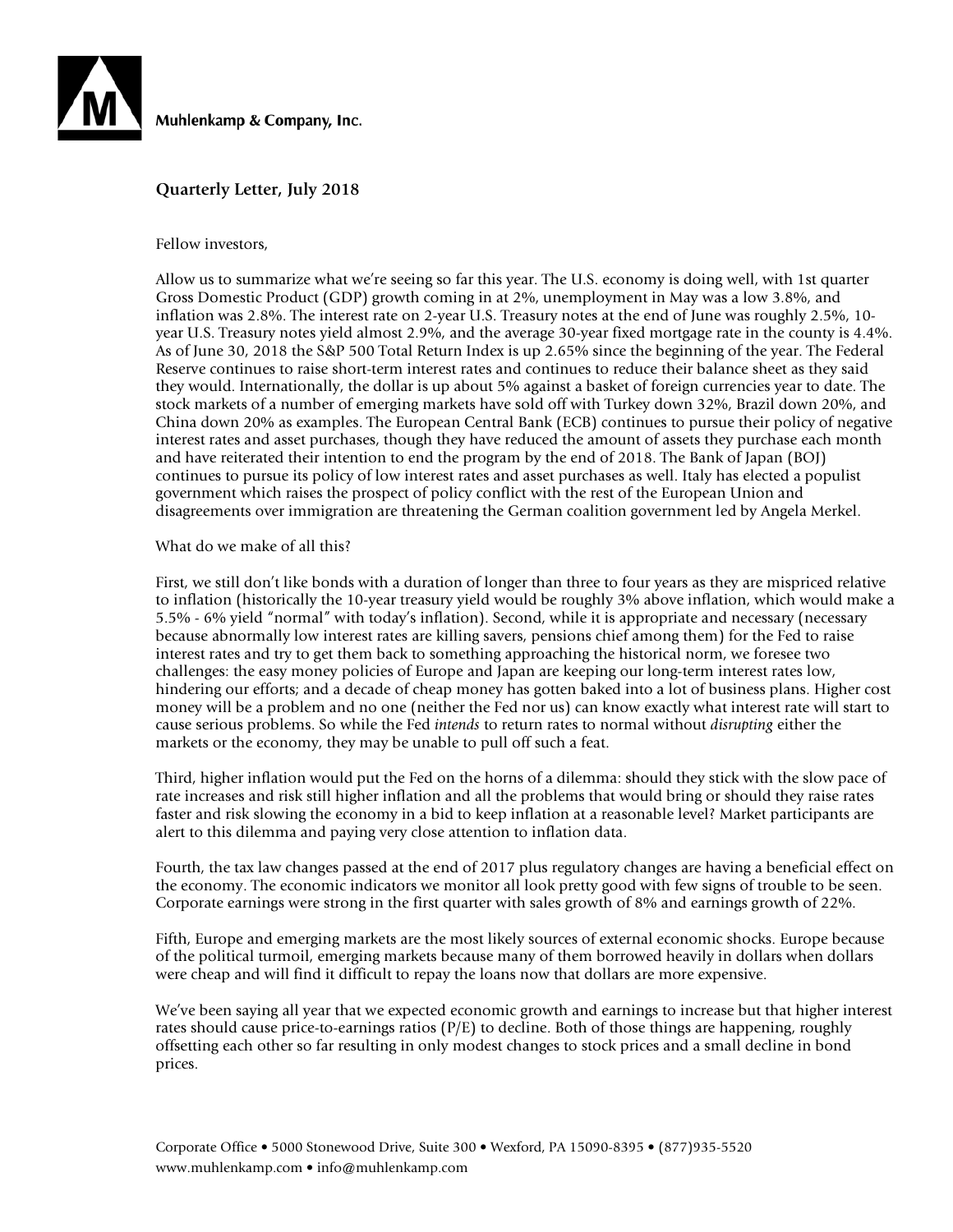

That's what we see at a high level. Economically things are pretty good but there are a number of things that could upset the economy or the markets and we're keeping an eye out for them. We continue to spend most of our time looking for investment opportunities and managing our current investments. We are comfortable carrying a bit of cash given the tug of war between the economic strength and monetary tightening but we are equally comfortable putting money to work when we find what we believe is an attractive investment.

Until next quarter…

laff Mullerhays

Ron Muhlenkamp and Jeff Muhlenkamp

*The comments made by Ron and Jeff Muhlenkamp in this commentary are opinions and are not intended to be investment advice or a forecast of future events.*

**Gross Domestic Product (GDP)** is the total market value of all goods and services produced within a country in a given period of time (usually a calendar year).

**Price-to-Earnings Ratio (P/E)** is the current price of a stock divided by the (trailing) 12 months earnings per share.

**S&P 500 Index** is a widely recognized, unmanaged index of common stock prices. The S&P 500 Index is weighted by market value and its performance is thought to be representative of the stock market as a whole. *You cannot invest directly in an index.*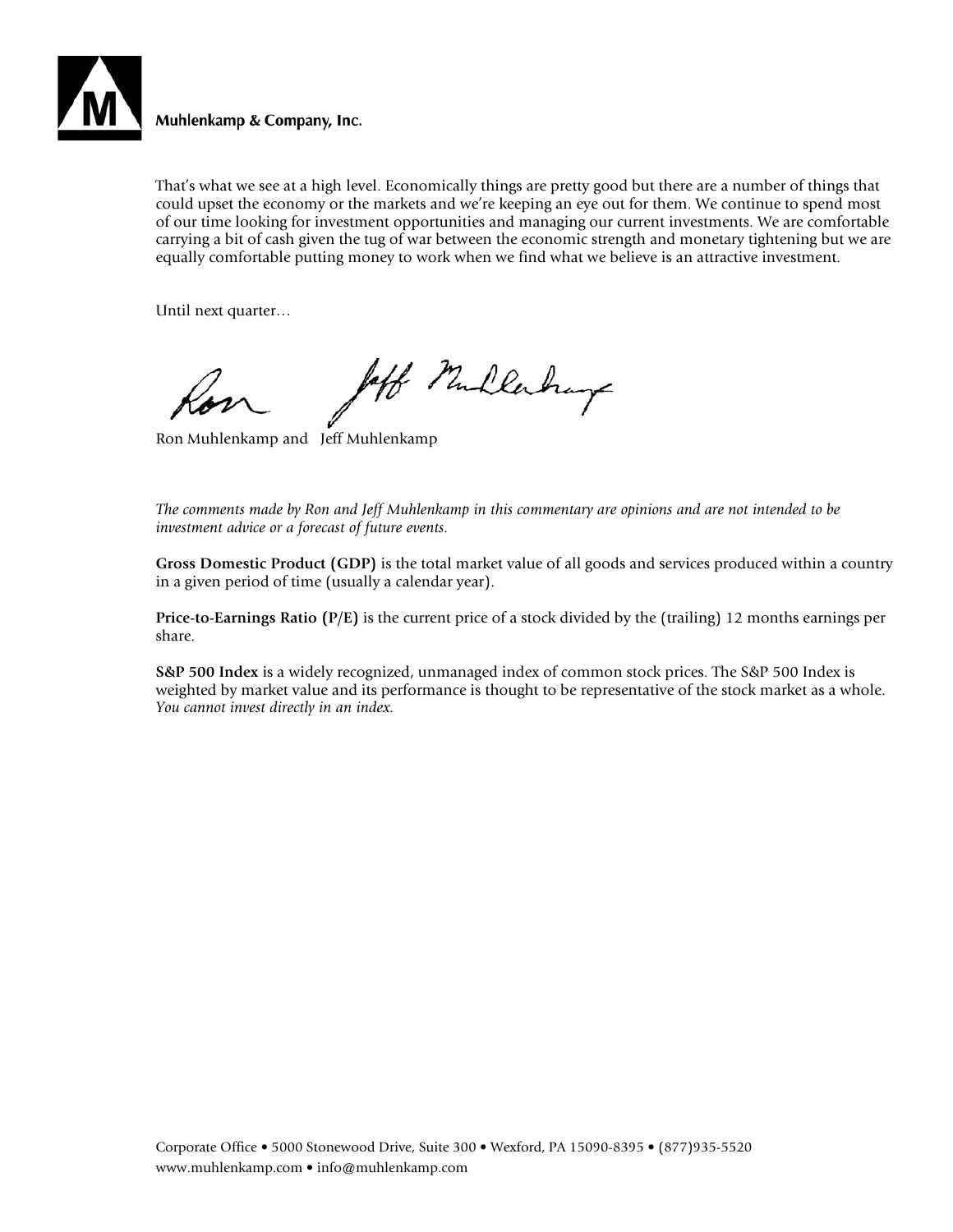# **Muhlenkamp**SMA **All-Cap Value**

## **For the period ended 6/30/18**

*Muhlenkamp & Company's All-Cap Value SMA (Separately Managed Account) is designed for investors' accounts over \$100,000. We employ full discretion, applying fundamental analysis.*

# **Investment Objective**

We seek to maximize total after-tax return through capital appreciation, and income from dividends and interest, consistent with reasonable risk.

# **Investment Strategy**

We invest in undervalued assets wherever they may be found. Typically, this results in holding a portfolio of companies we believe are materially undervalued by the market. Bonds may be included in the portfolio if they are a good investment.

# **Investment Process**

We start with a bottom-up scan of domestic companies, typically looking at most U.S. companies at least four times per year. We add to that an understanding of the sector dynamics in which companies are operating, an assessment of the business cycle, and a review of macroeconomic conditions.

Our primary screening metric is return on shareholder equity (ROE). We are looking for companies with stable returns that can be purchased cheaply, or for companies with improving returns that have not yet been recognized by the market.

We don't believe that a holding period of "forever" is appropriate in all cases, but are comfortable holding companies as long as they continue to meet expectations.

# **Investment Risk**

We define investment risk as the probability of losing purchasing power over long periods of time, which is quite different from Wall Street's definition of price volatility in very short periods of time. Taxes, inflation, and spending will ALL impact the purchasing power of your assets.



**Muhlenkamp & Company, Inc.** Intelligent Investment Management

# **All-Cap Value Composite Performance (Net of Fees)**

|                               |                 |                    | Annualized      |                 |                  |                  |  |
|-------------------------------|-----------------|--------------------|-----------------|-----------------|------------------|------------------|--|
|                               | Year to<br>Date | <b>One</b><br>Year | Past 3<br>Years | Past 5<br>Years | Past 10<br>Years | Past 15<br>Years |  |
| Refurn                        | $-5.05\%$       | $2.61\%$           | $-0.45%$        | 4.43%           | 3.88%            | $4.62\%$         |  |
| S&P 500 Total Return*         | $2.65\%$        | $14.37\%$          | 11.93%          | $13.42\%$       | $10.17\%$        | $9.30\%$         |  |
| <b>Consumer Price Index**</b> | $2.05\%$        | $2.80\%$           | $1.90\%$        | $1.55\%$        | $1.51\%$         | $2.13\%$         |  |

\* The S&P 500 is a widely recognized, unmanaged index of common stock prices. The figures for the S&P 500 reflect all dividends reinvested but do not reflect any deductions for fees, expenses, or **taxes. One cannot invest directly in an index.**

 \*\* Consumer Price Index (CPI) – As of May 2018 – U.S. CPI Urban Consumers NSA (Non-Seasonally Adjusted), Index. The Consumer Price Index tracks the prices paid by urban consumers for goods and services and is generally accepted as a measure of price infl ation. Price infl ation affects consumers' purchasing power.

Consolidated performance with dividends and other earnings reinvested. Performance figures reflect the *deduction of broker commission expenses and the deduction of investment advisory fees. Such fees are described in Part II of the adviser's Form ADV. The advisory fees and any other expenses incurred in the management of the investment advisory account will reduce the client's return. It should not be assumed that recommendations made in the future will be profi table or will equal the performance of the above accounts. A list of all security recommendations made within the past twelve months is available upon request.*

# **Top Twenty Holdings CONSERVING SET AND TWO SETS**

| Lompany |  |
|---------|--|
|         |  |

| Company                                | Industry                                   | Asset |
|----------------------------------------|--------------------------------------------|-------|
| Apple Computer Inc.                    | Technology Hardware, Storage & Peripherals | 5.15% |
| Alliance Data Systems Corporation      | <b>IT Services</b>                         | 5.10% |
| Microsoft Corporation                  | Software                                   | 4.00% |
| <b>ON Semiconductor Corporation</b>    | Semiconductors & Semiconductor Equipment   | 3.88% |
| UnitedHealth Group Inc.                | Healthcare Providers & Services            | 3.80% |
| Microchip Technology                   | Semiconductors & Semiconductor Equipment   | 3.66% |
| Tencent Holdings Ltd. ADR              | Internet Software & Services               | 3.44% |
| Celanese Corporation - Series A        | Chemicals                                  | 3.42% |
| <b>Express Scripts Holding Company</b> | Healthcare Providers & Services            | 3.25% |
| DowDuPont, Inc.                        | Chemicals                                  | 3.11% |
| Gilead Sciences, Inc.                  | Biotechnology                              | 3.10% |
| Cameco Corporation                     | Oil, Gas, & Consumable Fuels               | 2.98% |
| Biogen Idec Inc.                       | Biotechnology                              | 2.97% |
| Annaly Capital Management Inc.         | Real Estate Investment Trusts              | 2.86% |
| Invesco Buyback Achievers              | Exchange Traded Funds                      | 2.75% |
| McKesson Corporation                   | Health Care Providers & Services           | 2.64% |
| <b>SPDR Gold Shares</b>                | Exchange Traded Funds                      | 2.60% |
| Cognizant Technology Solutions Corp.   | <b>IT</b> Services                         | 2.54% |
| Alerian MLP ETF                        | Exchange Traded Funds                      | 2.51% |
| AutoZone, Inc.                         | Specialty Retail                           | 2.42% |
|                                        |                                            |       |

*Composite holdings are subject to change and are not recommendations to buy or sell any security.*

*Composite Top Twenty Holdings are presented as supplemental information to the fully compliant presentation on the next page.*

*Return on Equity (ROE) is a company's net income (earnings), divided by the owner's equity in the business (book value).*